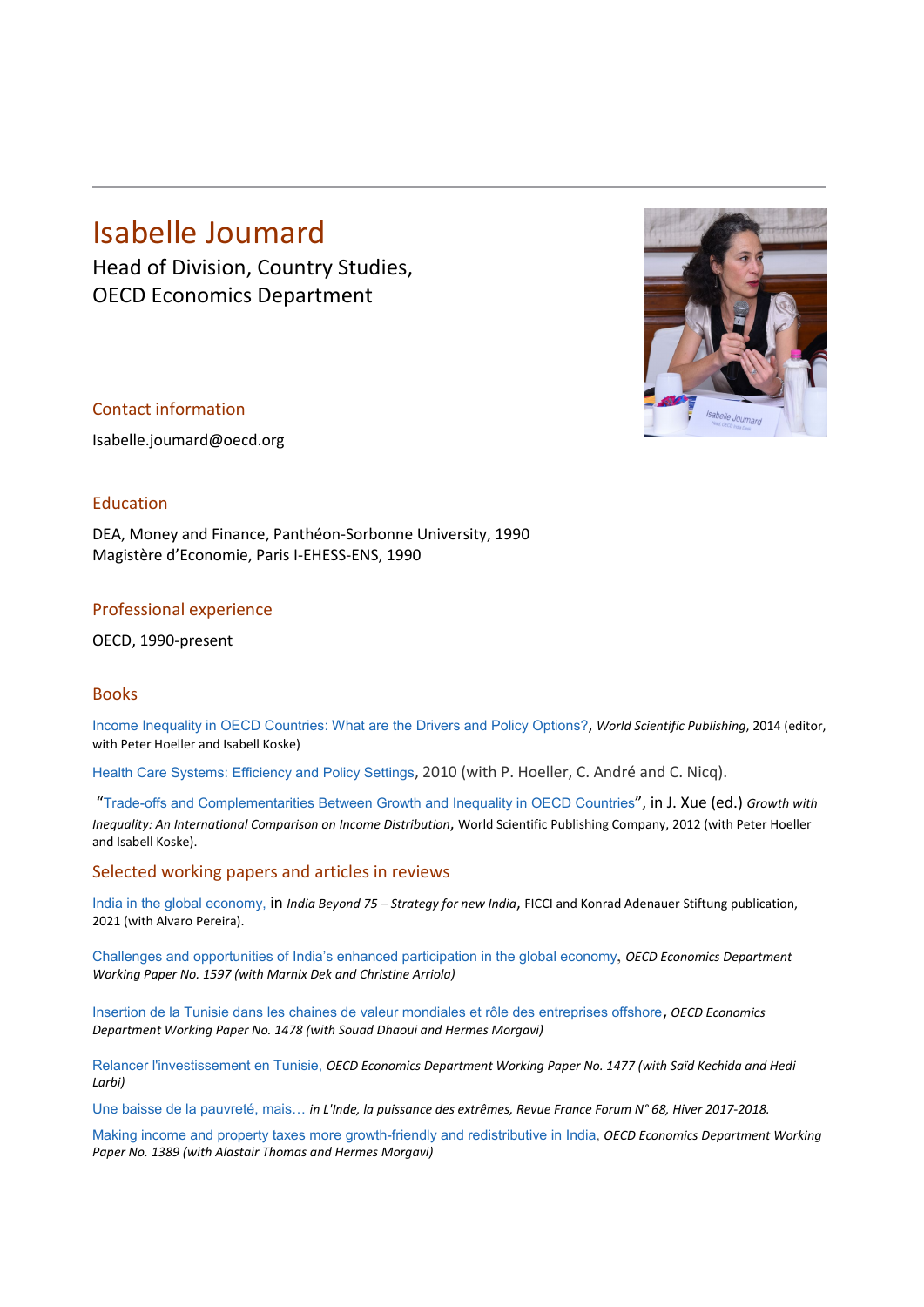[Achieving strong and balanced regional development in India,](http://www.oecd-ilibrary.org/economics/achieving-strong-and-balanced-regional-development-in-india_92fd16d9-en) *OECD Economics Department Working Paper No. 1412 (with Hermes Morgavi and Hugo Bourrousse)*

[Taxation and Investment in India,](http://www.oecd-ilibrary.org/economics/taxation-and-investment-in-india_4258e11a-en) *OECD Economics Department Working Paper No. 1397 (with Alastair Thomas, Tibor Hanappi and Michelle Harding)*

[Public debt in India: Moving towards a prudent level?](http://www.oecd-ilibrary.org/economics/public-debt-in-india_853c014a-en) *OECD Economics Department Working Paper No. 1400 (with Peter Hoeller, Jean-Marc Fournier and Hermes Morgavi)*

[Challenges and opportunities of India's manufacturing sector](http://dx.doi.org/10.1787/5js7t9q14m0q-en)*, OECD Economics Department Working Paper No. 1183 (with Urban Sila and Hermes Morgavi)*

[Improving health outcomes and health care in India](http://dx.doi.org/10.1787/5js7t9ptcr26-en), *OECD Economics Department Working Papers No. 1184 (with Ankit Kumar)*

[Income inequality and poverty in Colombia. Part 2: The redistributive impact of taxes and transfers](http://www.oecd-ilibrary.org/economics/income-inequality-and-poverty-in-colombia-part-2-the-redistributive-impact-of-taxes-and-transfers_5k487n4r0t8s-en), *OECD Economics Department Working Papers, No. 1037, 2013 (with Juliana Londoño Vélez)*

[Income inequality and poverty in Colombia. Part 1: The role of the labour market](http://www.oecd-ilibrary.org/economics/income-inequality-and-poverty-in-colombia-part-1-the-role-of-the-labour-market_5k487n74s1f1-en), *OECD Economics Department Working Papers, No. 1036, 2013 (with Juliana Londoño Vélez)*

Systèmes fiscaux et prestations sociales dans les pays de l'OCDE *in Fiscalité: À l'aube d'une revolution?, Cahiers Français, No. 373, mars-avril 2013*

[Tackling income inequality: the role of taxes and transfers](http://www.oecd.org/eco/public-finance/TacklingincomeinequalityTheroleoftaxesandtransfers.pdf), *OECD Journal: Economic Studies, Vol. 2012, (with Mauro Pisu, Debbie Bloch)*

[Options for Benchmarking Infrastructure Performance](http://www.oecd-ilibrary.org/economics/options-for-benchmarking-infrastructure-performance_5k9b7bnbxjwl-en;jsessionid=1tre3su0tc50r.epsilon), *OECD Economics Department Working Papers, No. 956, 2012 (with Mauro Pisu and Peter Hoeller).*

Less Income Inequality and More Growth – [Are they Compatible? Part 1. Mapping Income Inequality across the](http://www.oecd-ilibrary.org/economics/less-income-inequality-and-more-growth-are-they-compatible-part-1-mapping-income-inequality-across-the-oecd_5k9h297wxbnr-en)  [OECD](http://www.oecd-ilibrary.org/economics/less-income-inequality-and-more-growth-are-they-compatible-part-1-mapping-income-inequality-across-the-oecd_5k9h297wxbnr-en), *OECD Economics Department Working Papers, No. 924, 2012 (with P. Hoeller, M. Pisu and D. Bloch).*

Less Income Inequality and More Growth – [Are they Compatible? Part 3. Income Redistribution via](http://www.oecd-ilibrary.org/economics/less-income-inequality-and-more-growth-are-they-compatible-part-3-income-redistribution-via-taxes-and-transfers-across-oecd-countries_5k9h296b1zjf-en) Taxes and [Transfers across OECD Countries](http://www.oecd-ilibrary.org/economics/less-income-inequality-and-more-growth-are-they-compatible-part-3-income-redistribution-via-taxes-and-transfers-across-oecd-countries_5k9h296b1zjf-en), *OECD Economics Department Working Papers, No. 926, 2012 (with M. Pisu and D. Bloch).*

Trade-offs and Complementarities Between Growth and Inequality in OECD Countries, in J. Xue (ed.) *[Growth with](http://www.amazon.com/Growth-Inequality-International-Comparison-Distribution/dp/9814401684/ref=sr_1_1?s=books&ie=UTF8&qid=1344066950&sr=1-1)  [Inequality: An International Comparison on Income Distribution](http://www.amazon.com/Growth-Inequality-International-Comparison-Distribution/dp/9814401684/ref=sr_1_1?s=books&ie=UTF8&qid=1344066950&sr=1-1)*, *World Scientific Publishing Company, 2012 (with P. Hoeller and I. Koske).* 

Impact redistributif des impôts : une approche comparative entre pays de l'OCDE, *[Réforme fiscale : quels enjeux ?](http://www.ladocumentationfrancaise.fr/catalogue/3303332603756/index.shtml), Regards sur l'actualité, no 375, Novembre-décembre, 2011.*

[Health Care Systems: Efficiency and Institutions](http://www.oecd-ilibrary.org/economics/health-care-systems_5kmfp51f5f9t-en), *OECD Economics Department Working Papers, No. 769, 2010 (with Christophe André and Chantal Nicq).*

[Health Status Determinants: Lifestyle, Environment, Health Care Resources and Efficiency](http://dx.doi.org/10.1787/240858500130), *OECD Economics Department Working Papers, No. 627, 2008 (with C. André, C. Nicq and O. Chatal).*

[Accounting for One-off Operations when Assessing Underlying Fiscal Positions](http://dx.doi.org/10.1787/236220765316), *OECD Economics Department Working Papers, No. 642, 2008 (with M. Minegishi, C. André, C. Nicq and R. Price).*

[Strategies for Countries with Favourable Fiscal Positions](http://dx.doi.org/10.1787/230123832406), *OECD Economics Department Working Papers, No. 655, 2008 (with R. Price, C. André and M. Minegishi).*

[Revenue Buoyancy and its Fiscal Policy Implications](http://dx.doi.org/10.1787/244135385705), *OECD Economics Department Working Papers, No. 598, 2008 (with C. André).*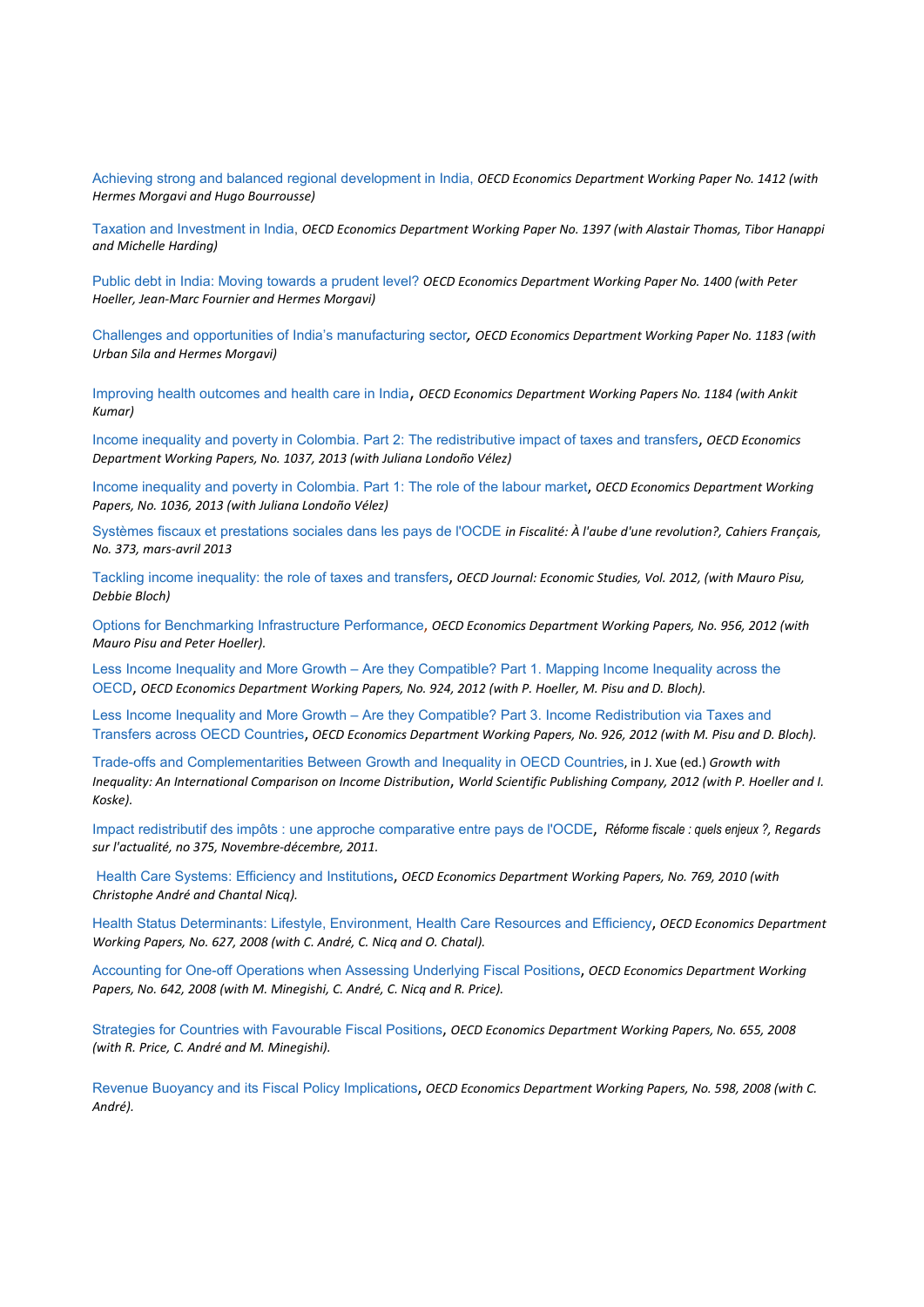Spending Efficiency in Health Care and Economic Growth, *Osaka Economic Papers, Vol. 58, No. 2, 2008 (with R. Price, E. Erlandsen).*

[Cross-Country Analysis of Efficiency in OECD Health Care Sectors: Options for Research](http://dx.doi.org/10.1787/178861806081), *OECD Economics Department Working Papers, No. 554, 2007 (with U. Häkkinen).*

[Public Spending Efficiency: Institutional Indicators in Primary and Secondary Education](http://dx.doi.org/10.1787/315010655867), *OECD Economics Department Working Papers, No. 543, 2007 (with F. Gonand and R. Price).*

[Performance Indicators for Public Spending Efficiency in Primary and Secondary](http://dx.doi.org/10.1787/285006168603) Education, *OECD Economics Department Working Papers, No. 546 (with D. Sutherland, R. Price and C. Nicq).*

Improving Public Sector Efficiency: Challenges and Opportunities, *OECD Journal on Budgeting, Vol. 7, No. 1, 2007 (with T. Curristine and Z. Lonti).*

[Fiscal Rules for Sub-central Governments: Design and Impact](http://dx.doi.org/10.1787/606015633336), *OECD Economics Department Working Papers, No. 465, 2005 (with D. Sutherland and R. Price).*

Dépenses publiques, [une comparaison internationale](http://www.ladocumentationfrancaise.fr/auteurs/joumard.shtml), *in Cahiers Français, No. 329, La Documentation Française, novembre 2005.* 

[Getting the Most Out of Public Sector Decentralisation in Mexico](http://dx.doi.org/10.1787/881825436538), *OECD Economics Department Working Papers, No. 453, 2005.*

[Getting the Most Out of Public Sector Decentralisation in Spain](http://dx.doi.org/10.1787/838564110008), *OECD Economics Department Working Papers, No. 436, 2005 (with C. Giorno).*

[Getting the Most Out of Public Sector Decentralisation in Japan](http://dx.doi.org/10.1787/123441886722), *OECD Economics Department Working Papers, No. 416, 2005 (with T. Yokoyama).* 

[Enhancing the Effectiveness of Public Spending: Experience in OECD Countries](http://dx.doi.org/10.1787/355505224723), *OECD Economics Department Working Papers, No. 380 (with P.M. Kongsrud, Y.-S. Nam and R. Price).*

[Fiscal Relations across Government Levels](http://dx.doi.org/10.1787/455513871742)*, OECD Economics Department Working Papers, No. 375 (with P.M. Kongsrud).* 

[Problems of Equalisation in Federal Systems –](http://books.google.fr/books?id=MiSiBRd172IC&pg=PA471&lpg=PA471&dq=Problems+of+equalisation+in+federal+systems+%E2%80%93+the+concept+of+equalisation%3Bjoumard&source=web&ots=B-3nz3UcBk&sig=cO2tjCR2xC3jN-TY036Xc_NZB4g&hl=fr) The Concept of Equalisation, in *Federalism in a Changing World – Learning from Each Other, ed. Blindenbacher and Koller, Mc Gill-Queen's University Press, 2003.*

[Enhancing the Effectiveness of Public Expenditure in Norway](http://dx.doi.org/10.1787/861731021201), *OECD Economics Department Working Papers, No. 343, 2003 (with W. Suyker).*

[Enhancing the Effectiveness of Public Spending in Switzerland](http://dx.doi.org/10.1787/735416271177), *OECD Economics Department Working Papers, No. 332, 2002 (with C. Giorno).* 

[Options for Reforming the Finnish Tax System](http://dx.doi.org/10.1787/148170527338), *OECD Economics Department Working Papers, No. 319, 2002 (with W. Suyker).*

[Tax Systems in European Union Countries](http://dx.doi.org/10.1787/785648484253), *OECD Economics Department Working Papers, No. 301, 2001.*

[Options for Reforming the Spanish Tax System](http://dx.doi.org/10.1787/406268363588), *OECD Economics Department Working Papers, No. 249, 2000 (with A. Varoudakis).*